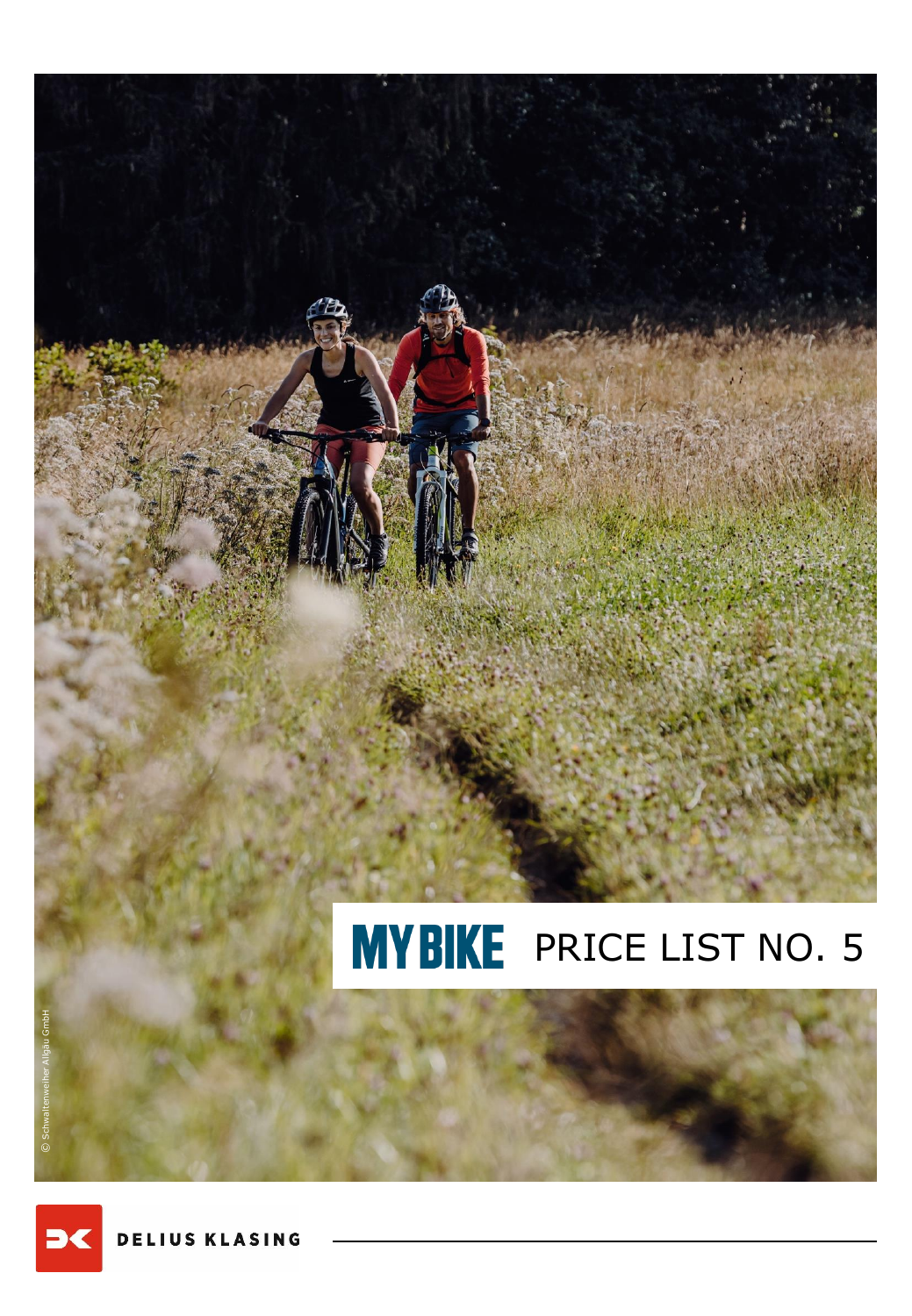# PRICES. **MAGAZINE**

|                    | <b>Positions</b> |
|--------------------|------------------|
| inside front cover | 6,300.00 €       |
| inside back cover  | 5,830.00 €       |
| back cover         | $6,530.00 \in$   |
| opening spread     | 9,240.00 €       |

| <b>Special Rate MYBIKE MARKTPLATZ</b> |                    |           |           |  |
|---------------------------------------|--------------------|-----------|-----------|--|
|                                       | b/w                | 2c        | 4c        |  |
| $1/3$ page                            | 1,150.00€          | 1,234.00€ | 1,416.00€ |  |
| $1/4$ page                            | 863.00 €           | 920.00€   | 1,066.00€ |  |
| $1/8$ page                            | 431.00€            | 460.00€   | 544.00€   |  |
| $1/16$ page                           | 215.00€            | 241.00€   | 272.00€   |  |
| $1/32$ page                           | 111.00€            | 121.00€   | 136.00€   |  |
| $1/64$ page                           | 58.00 €            | 63.00€    | 72.00€    |  |
| Ad Specials (Price per Tsd.)          |                    |           |           |  |
| loose inserts                         | up to 25 g         |           | 105.00€   |  |
|                                       | up to 50 g         |           | 140.00€   |  |
|                                       | up to 75 g         |           | 170.00€   |  |
|                                       | up to 100 g        |           | 230.00€   |  |
|                                       | up to 125 g        |           | 285.00€   |  |
|                                       |                    |           |           |  |
| adhesive inserts                      | postcard/envelope  |           | 50.00€    |  |
|                                       | booklet<br>75.00€  |           |           |  |
|                                       | product sample     |           | 90.00€    |  |
|                                       |                    |           |           |  |
| bound inserts                         | 4-sided            |           | 115.00€   |  |
|                                       | 6-sided<br>140.00€ |           |           |  |
|                                       | 8-sided            |           | 160.00€   |  |
|                                       | 12-sided           |           | 180.00€   |  |
|                                       | 16-sided           |           | 200.00€   |  |

#### **AGENCY COMISSION.** 15%

**DISPLAY FORMATS.** For detailed information on the formats, see [here.](https://www.dk-mediasales.de/print-formate)

**TECHNICAL SPECIFICATIONS.**  Information can be found [here](https://www.dk-mediasales.de/spezifikationen-print).

#### **MINIMUM COVERAGE.** Inserts from 20,000 copies possible.

**DELIUS KLASING** 

- 33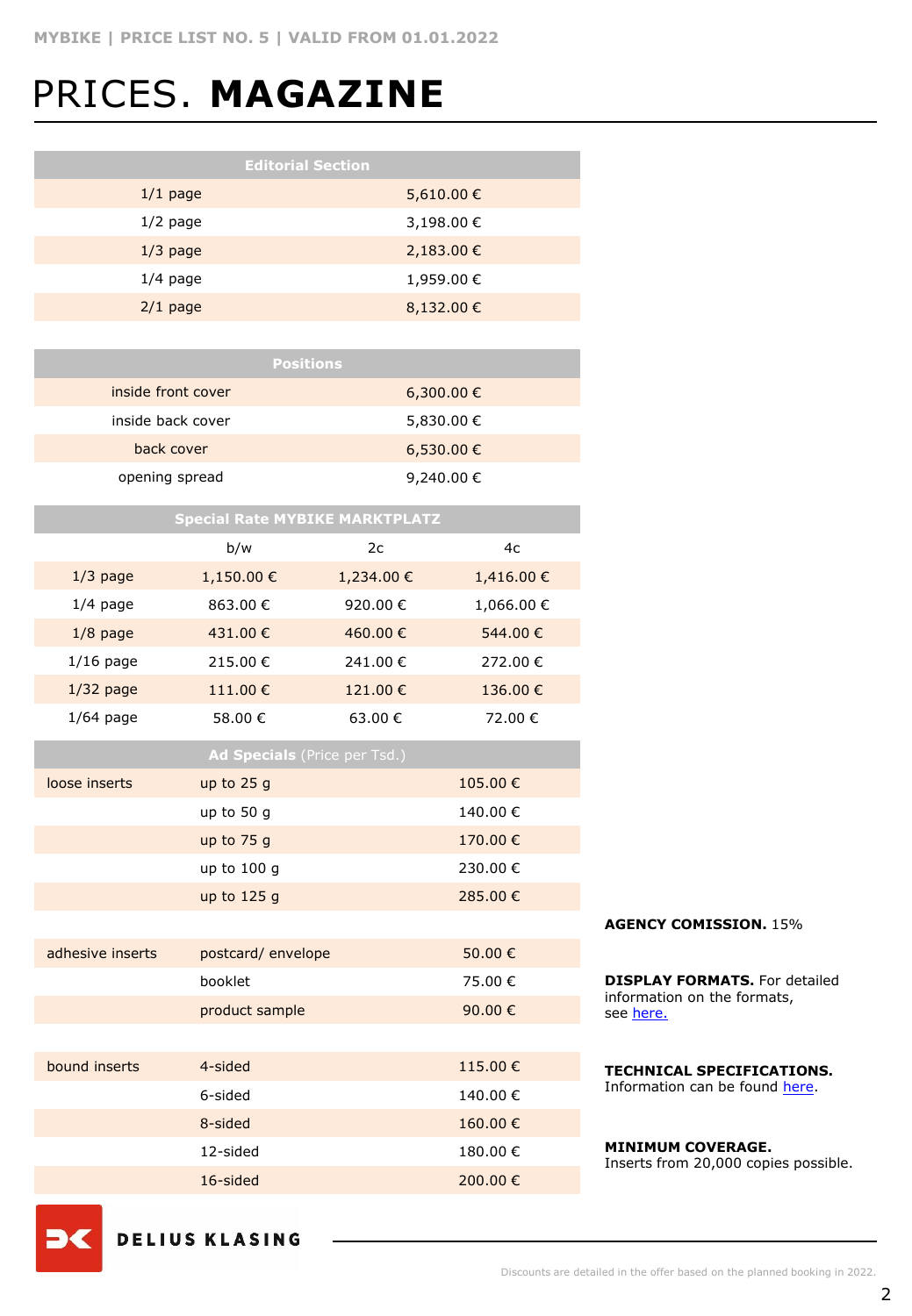### PRICES. **APP**

**Delius Klasing Kiosk App**

App-Special 3,150.00 €

## PRICES. **WEBSITE**

| <b>Desktop</b> (CPT)         |         |  |  |
|------------------------------|---------|--|--|
| Medium Rectangle             | 45.00 € |  |  |
| Skyscraper / Wide Skyscraper | 50.00 € |  |  |
| HalfpageAd                   | 65.00 € |  |  |
| <b>XXL Banner</b>            | 35.00 € |  |  |
| AdBundle                     | 45.00 € |  |  |
| BillboardAd                  | 65.00 € |  |  |
| Wallpaper                    | 75.00 € |  |  |
| FireplaceAd                  | 80.00€  |  |  |
| Parallax                     | 55.00 € |  |  |
| FloorAd                      | 80.00€  |  |  |

| <b>Mobile (CPT)</b>     |         |  |  |
|-------------------------|---------|--|--|
| Mobile Banner 6:1       | 35.00 € |  |  |
| Mobile Banner 4:1       | 35.00 € |  |  |
| Mobile Banner 2:1       | 45.00 € |  |  |
| Medium Rectangle Mobile | 45.00€  |  |  |
| HalfpageAd              | 65.00 € |  |  |
| Parallax                | 55.00 € |  |  |
| Catfish                 | 65.00 € |  |  |

#### **TECHNICAL SPECIFICATIONS.**

Information can be found [here.](https://www.dk-mediasales.de/spezifikationen-digital)

| <b>Inpage Video Ad (CPT)</b> |         |  |  |
|------------------------------|---------|--|--|
| Video Banner                 | 58.00 € |  |  |
| Video Inread                 | 53.00 € |  |  |
| Video FloorAd                | 79.00 € |  |  |
| Video Background             | 84.00 € |  |  |

#### **DIGITAL ADVERTISING FORMATS.**

Detailed information on the formats can be found at [here.](https://www.dk-mediasales.de/digital-formate)

#### **ADD ON.**

Sticky | Targeting | Frequency Capping on request.

|                       | <b>CONTENT</b><br>(Price per term of 4 weeks)                                                                                                                        |            |
|-----------------------|----------------------------------------------------------------------------------------------------------------------------------------------------------------------|------------|
| Advertorial           | Native teaser on the home page and in<br>an issue of the newsletter, each with a<br>link to a separately created microsite,<br>social media campaign for advertising | 5,012.00 € |
| <b>Sponsored News</b> | teaser including further linking                                                                                                                                     | 2,365.00 € |

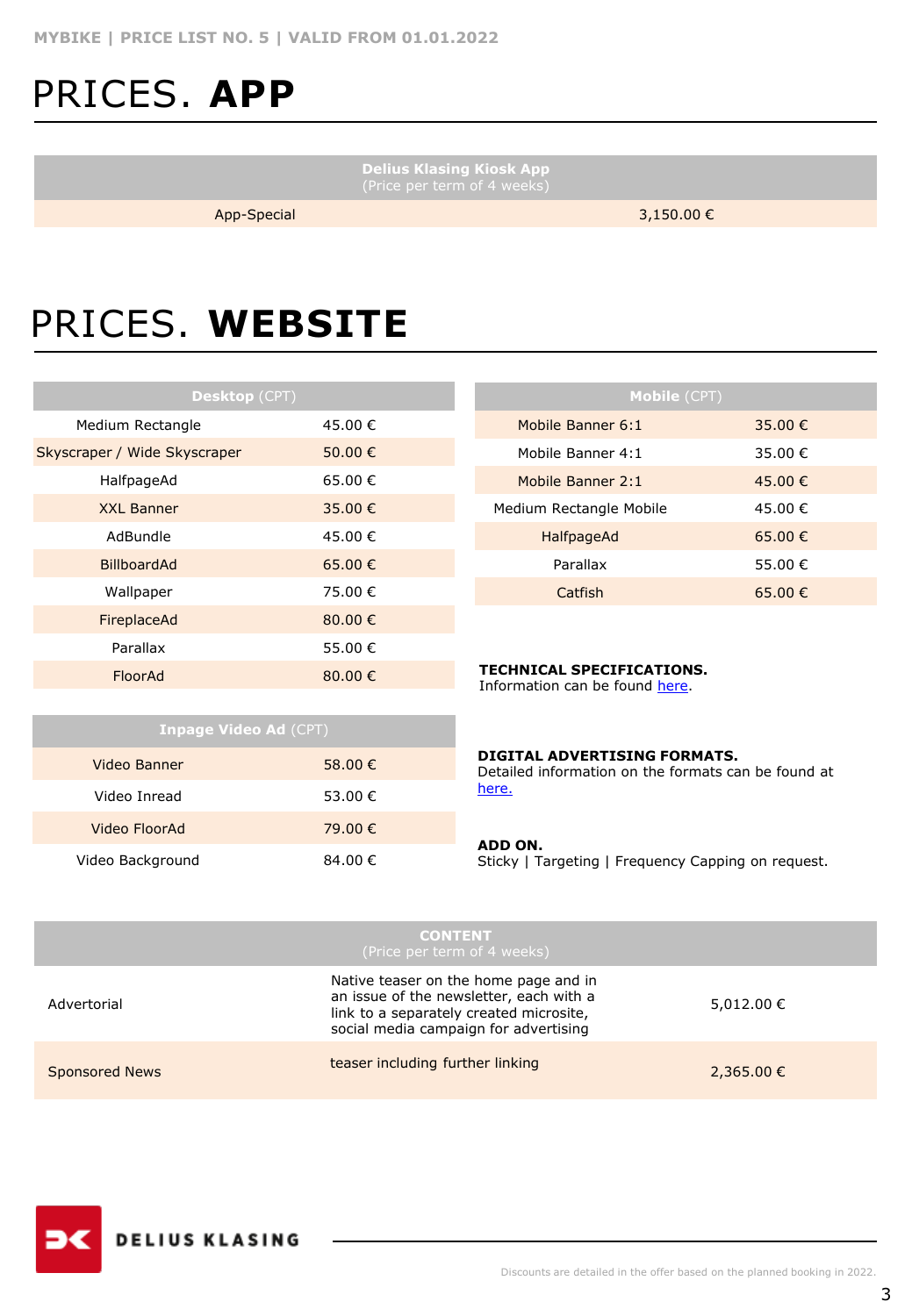### PRICES. **NEWSLETTER**

| <b>Presenter (CPT)</b>          |             |  |  |
|---------------------------------|-------------|--|--|
| Standard                        | $65.00 \in$ |  |  |
| Top-Position                    | 80.00 €     |  |  |
|                                 |             |  |  |
| <b>Content</b> (Price per term) |             |  |  |
| <b>Sponsored News</b>           | 1,980.00€   |  |  |
|                                 |             |  |  |

### **QUESTIONS? WE ARE HAPPY TP HELP YOU.**

Your contact persons for cycling with one [click.](https://www.dk-mediasales.de/kontakt-radsport)



**DELIUS KLASING**